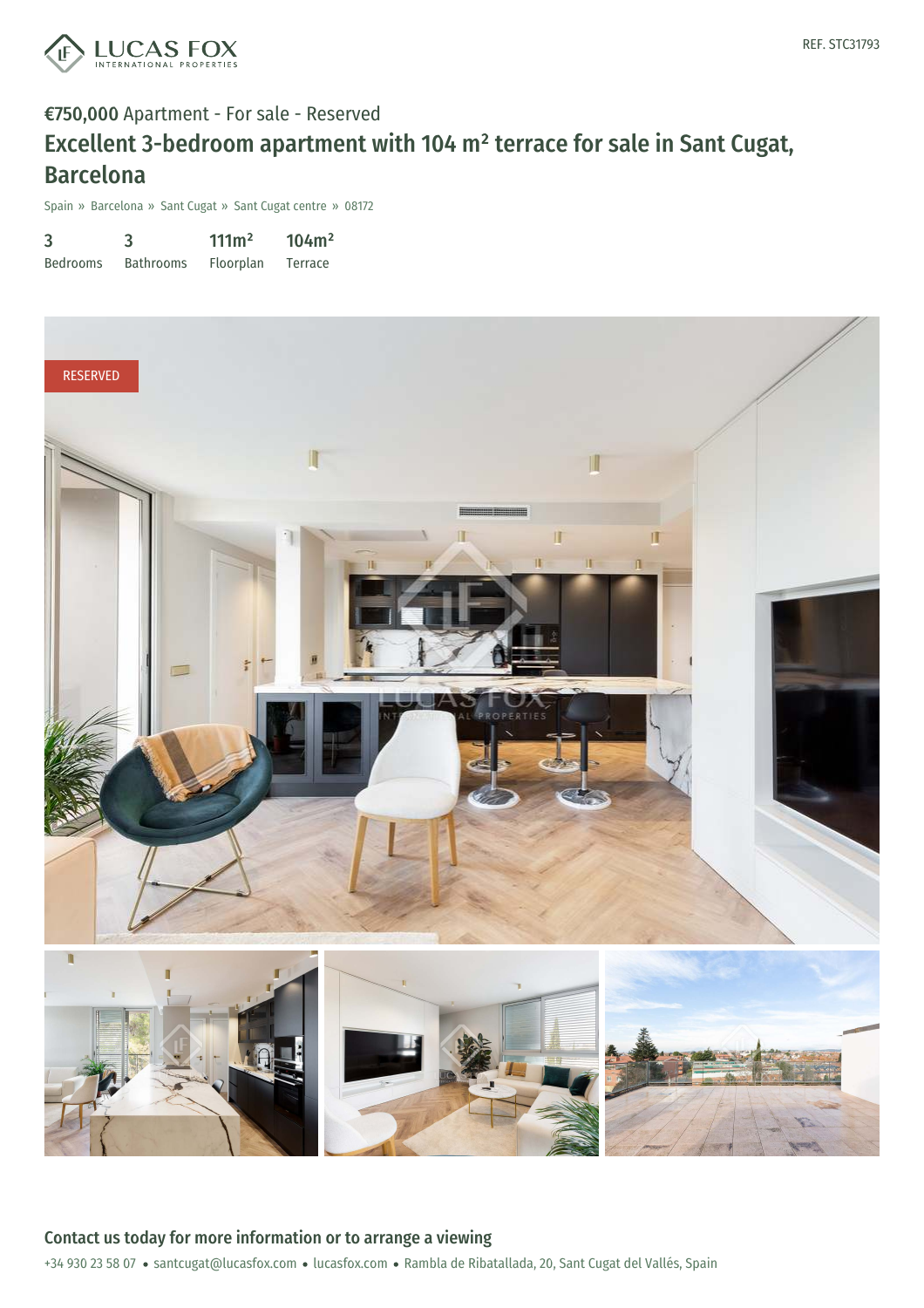

## €750,000 Apartment - For sale - Reserved Excellent 3-bedroom apartment with 104 m² terrace for sale in Sant Cugat, Barcelona

Spain » Barcelona » Sant Cugat » Sant Cugat centre » 08172

3 Bedrooms 3 Bathrooms  $111m<sup>2</sup>$ Floorplan 104m² Terrace

#### **OVERVIEW**

### Impeccable designer penthouse with 3 bedrooms and 2 sunny terraces.

Located in one of the most sought-after residential areas of Sant Cugat, due to its tranquility, with the advantage of being located a few minutes' walk from all shops, services and a few meters from the Sant Cugat railway station.

In a modern and well-kept building, we find this bright 111 sqm penthouse for sale, with a wonderful 104 sqm terrace that allows you to enjoy a privileged 360-degree view.

At the entrance, the hall leads to a space composed of an open kitchen with a marble island, with panelled, high-end appliances, with a pleasant view of the living room and access to a terrace at the foot of the living room and another fantastic terrace of 104 sqm.

In the day area, we also find a guest toilet and separate utility area.

In the night area are 2 very bright bedrooms that share a complete bathroom and the master suite with a dressing room with a spacious bathroom with a bathtub.

It has been completely renovated with quality finishes in an elegant and minimalist style.

The building consists of a [beautiful](mailto:santcugat@lucasfox.com) landscaped [commun](https://www.lucasfox.com)al area with a swimming pool.

The price includes a storage room and two large parking spaces.



[lucasfox.com/go/stc31793](https://www.lucasfox.com/go/stc31793)

Swimming pool, Terrace, Lift, Natural light, Wooden flooring, Parking, Air conditioning, Alarm, Balcony, Double glazing, Equipped Kitchen, Exterior, Near international schools, Renovated, Utility room, Views